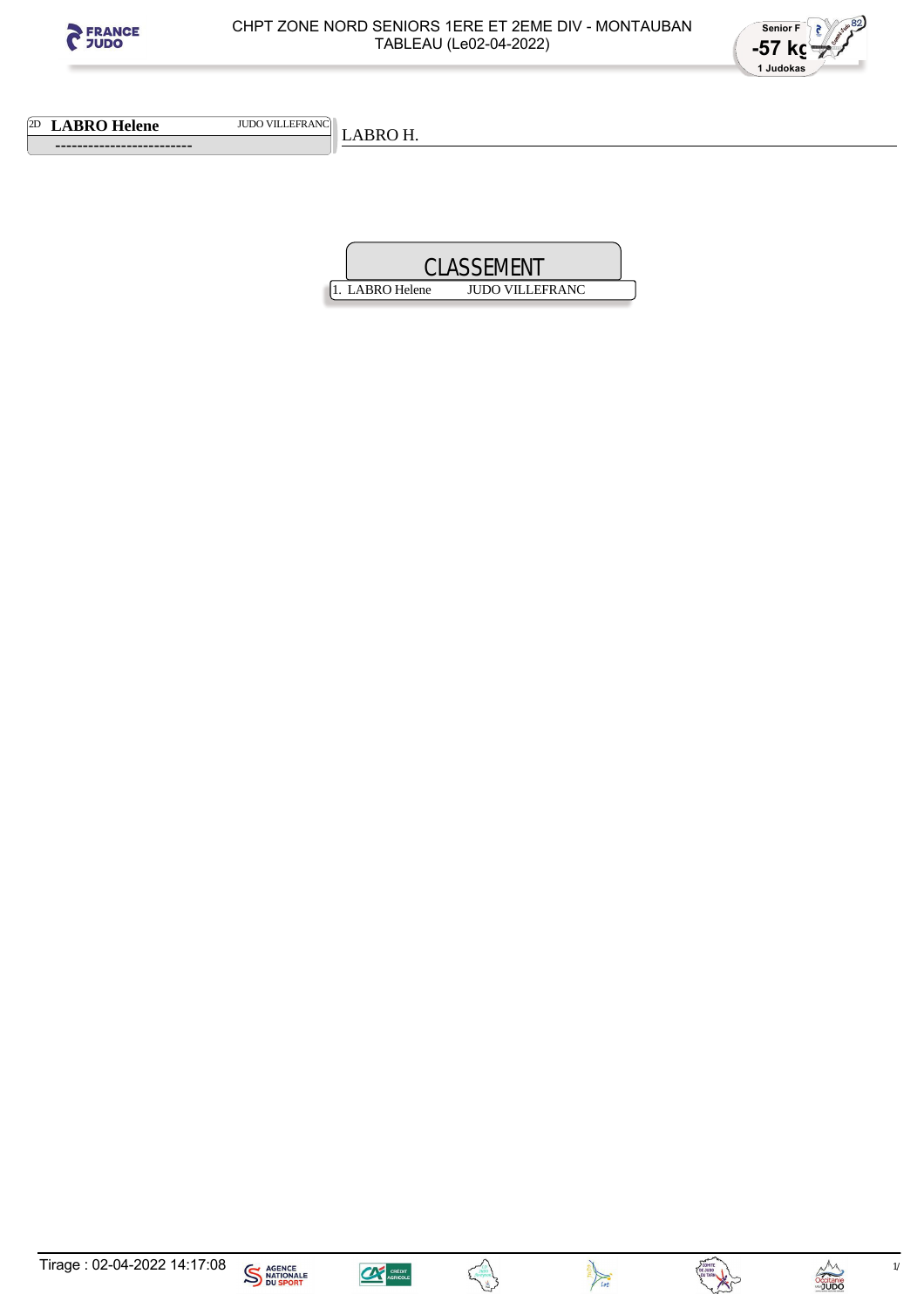

## CHPT ZONE NORD SENIORS 1ERE ET 2EME DIV - MONTAUBAN POULES (Le02-04-2022)



| 2 judokas.              |                        |          |          | Tirage: 02-04-2022 14:17:42 |                |   |   |  |
|-------------------------|------------------------|----------|----------|-----------------------------|----------------|---|---|--|
|                         | Poule 1 (-63 kg)       |          |          | Tapis 3                     |                |   |   |  |
| NOM et Prénom           | Club                   | Grade    |          | 2                           | v              | P | C |  |
| <b>CAMPARGUE Oceane</b> | <b>JC MONTBAZENS</b>   | $(2D)$ 1 |          | $01 - 0$<br>$00 - 1$        | $\overline{1}$ |   |   |  |
| NOGARET Lea             | <b>JUDO VILLEFRANC</b> | (1D) 2   | $\times$ |                             | $\Omega$       | 0 | 2 |  |
| Ordre combats: 1-2      |                        |          |          |                             |                |   |   |  |







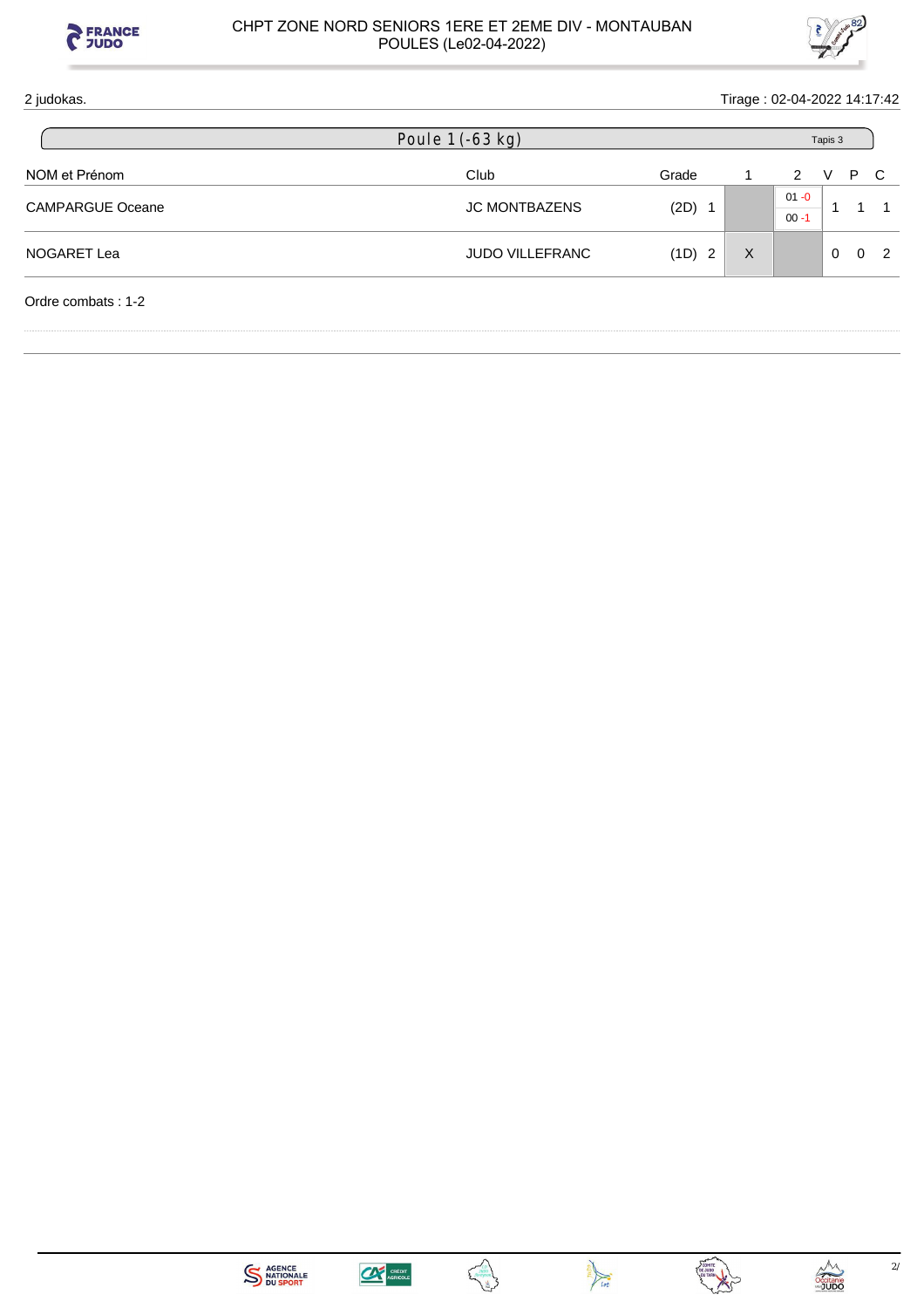



## 3 judokas. Tirage : 02-04-2022 14:18:09

| Poule 1 (-70 kg)       |          |                      |          | Tapis 2 |   |  |                  |  |
|------------------------|----------|----------------------|----------|---------|---|--|------------------|--|
| Club                   | Grade    |                      | 2        | 3       | V |  |                  |  |
| <b>JUDO CLUB CAVAL</b> | (1D) 1   |                      | X        | X       | 0 |  | 0 <sup>3</sup>   |  |
| <b>JC.PUYGOUZON</b>    | $(2D)$ 2 | $10 - 0$<br>$00 - 0$ |          | X       |   |  | 10 <sub>2</sub>  |  |
| <b>JA MAZAMET</b>      |          | $02 - 0$             | $10 - 2$ |         |   |  |                  |  |
|                        |          | $00 - 1$             | $00 - 1$ |         |   |  |                  |  |
|                        |          | (1D) 3               |          |         |   |  | P C<br>- 20<br>2 |  |









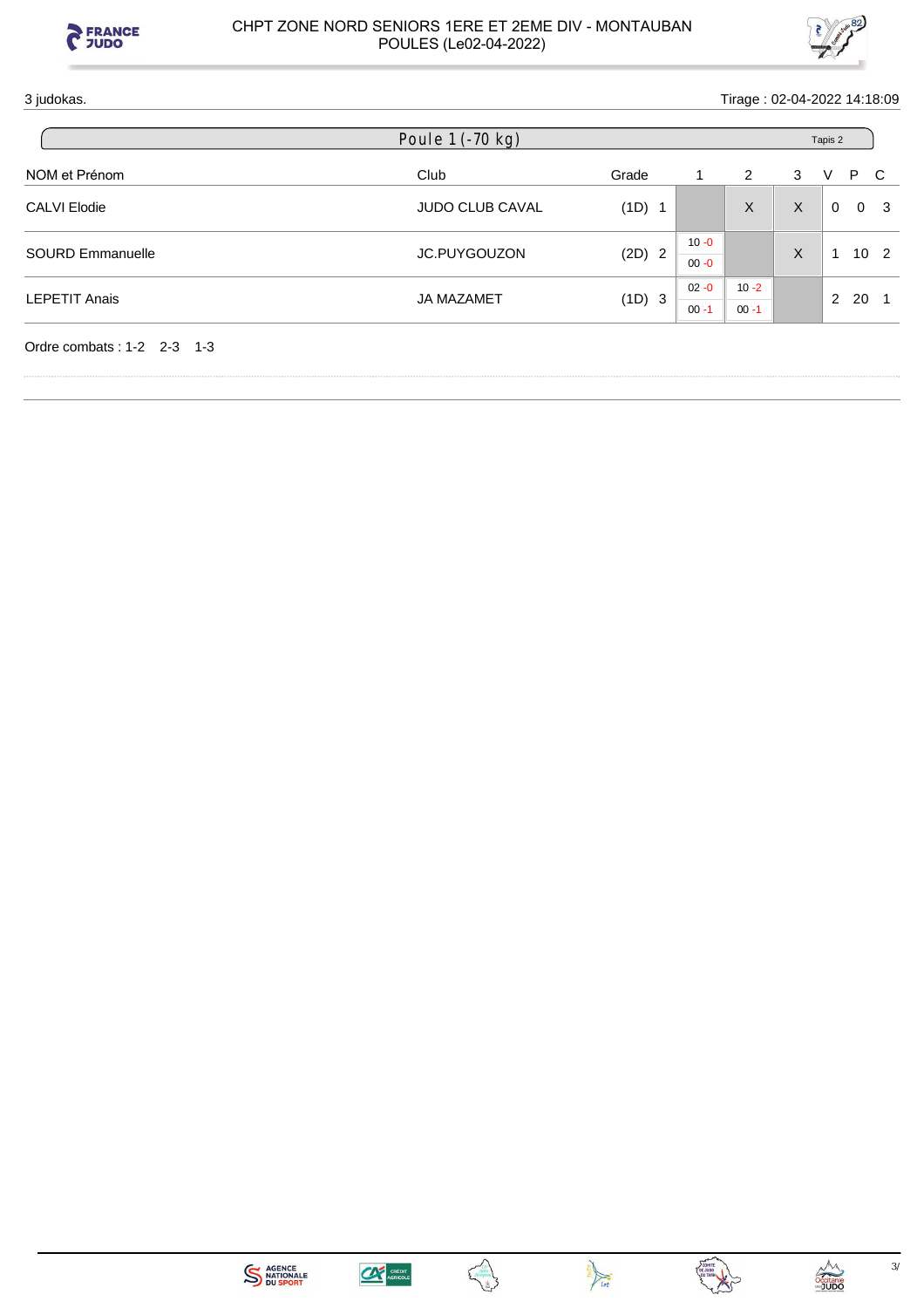



1D **SINCHOLLE Chloe** J RODEZ AVEYRON

 **-------------------------** 

SINCHOLLE C.











Decitanie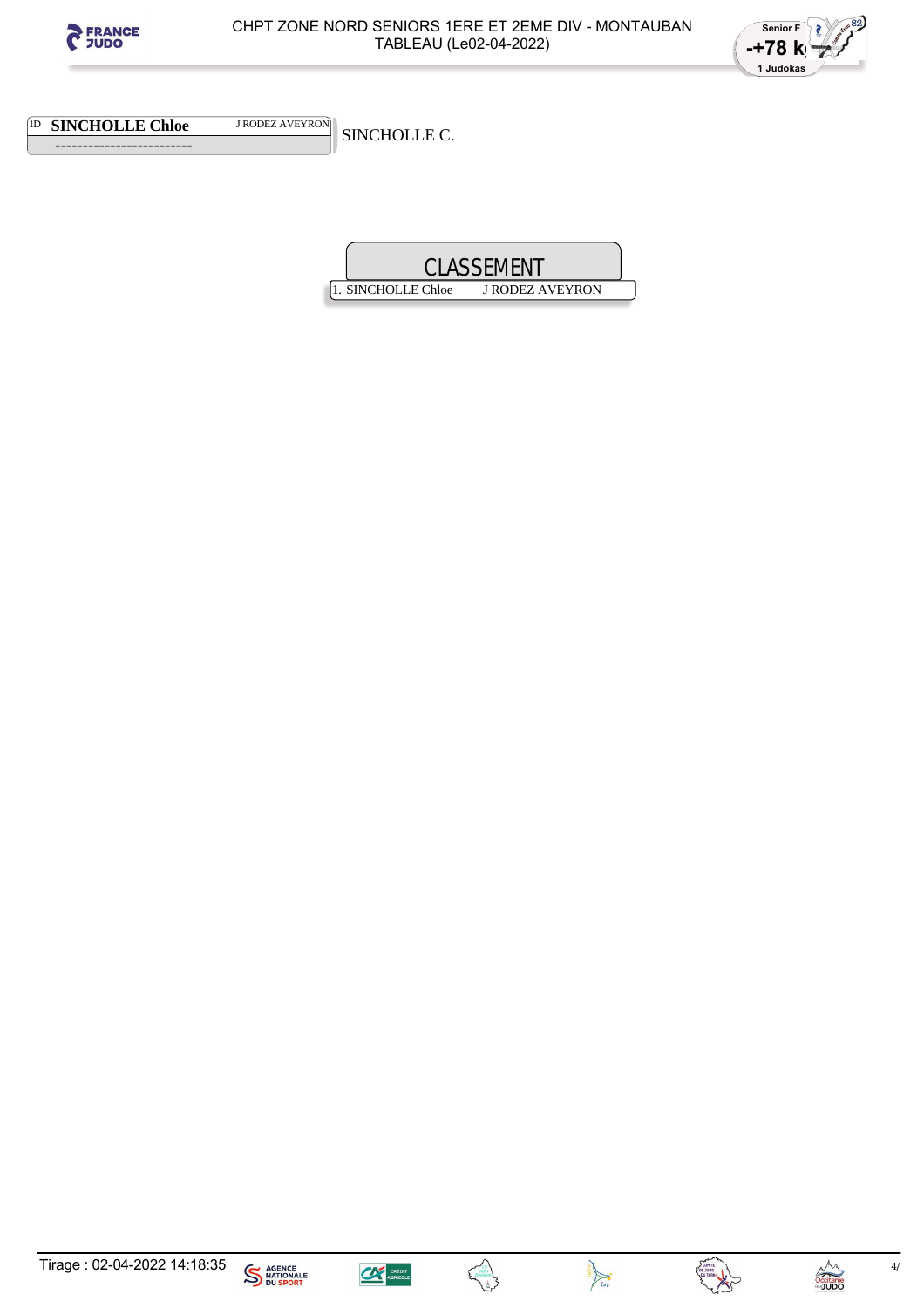

## CHPT ZONE NORD SENIORS 1ERE ET 2EME DIV - MONTAUBAN POULES (Le02-04-2022)



| 2 judokas.             |                  |          |          | Tirage: 02-04-2022 14:10:40 |          |          |   |
|------------------------|------------------|----------|----------|-----------------------------|----------|----------|---|
|                        | Poule 1 (-66 kg) |          |          | Tapis 2                     |          |          |   |
| NOM et Prénom          | Club             | Grade    |          | 2                           | v        | P        | C |
| <b>VITAL Christian</b> | J RODEZ AVEYRON  | $(1D)$ 1 |          | $10 - 0$<br>$00 - 0$        |          | 10       |   |
| <b>LABARTHE Maxime</b> | J RODEZ AVEYRON  | (1D) 2   | $\times$ |                             | $\Omega$ | $\Omega$ | 2 |
| Ordre combats: 1-2     |                  |          |          |                             |          |          |   |







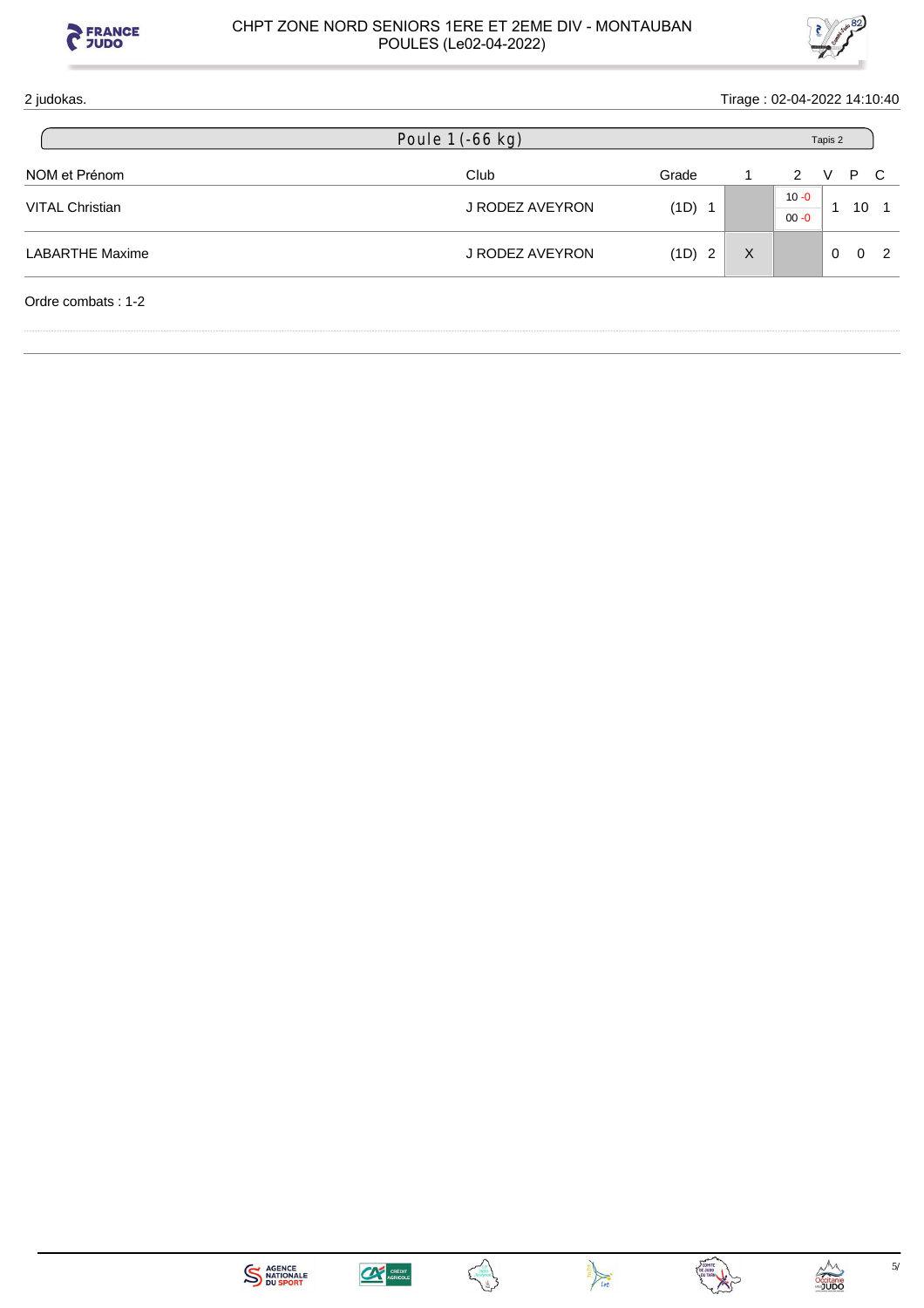

## CHPT ZONE NORD SENIORS 1ERE ET 2EME DIV - MONTAUBAN POULES (Le02-04-2022)



| 2 judokas.<br>Tirage: 02-04-2022 14:11:10 |                        |        |         |                            |  |  |
|-------------------------------------------|------------------------|--------|---------|----------------------------|--|--|
|                                           | Poule 1 (-73 kg)       |        | Tapis 1 |                            |  |  |
| NOM et Prénom                             | Club                   | Grade  |         | P C<br>$\mathcal{P}$<br>V  |  |  |
| <b>DESSAIVRE Basile</b>                   | <b>JUDO VILLEFRANC</b> | (1D) 1 |         | $10 - 1$<br>10<br>$00 - 0$ |  |  |
| <b>CAMPARGUE Dorian</b>                   | <b>JC MONTBAZENS</b>   | (1D) 2 | X       | $\Omega$<br>$\Omega$<br>2  |  |  |
| Ordre combats: 1-2                        |                        |        |         |                            |  |  |







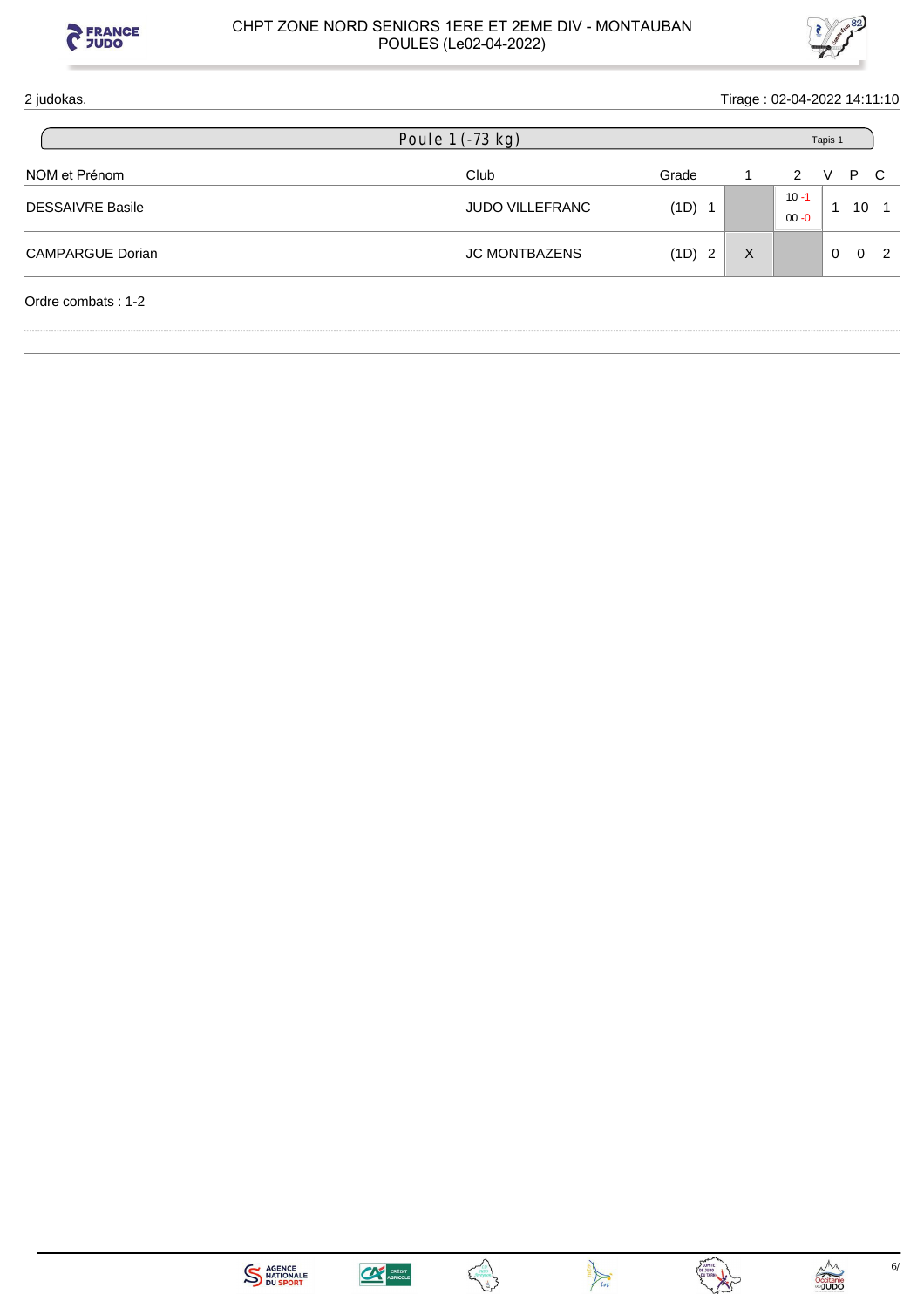



**3D DAILLIERE Thierry QUERCY AM** 

 **-------------------------** 

DAILLIERE T.









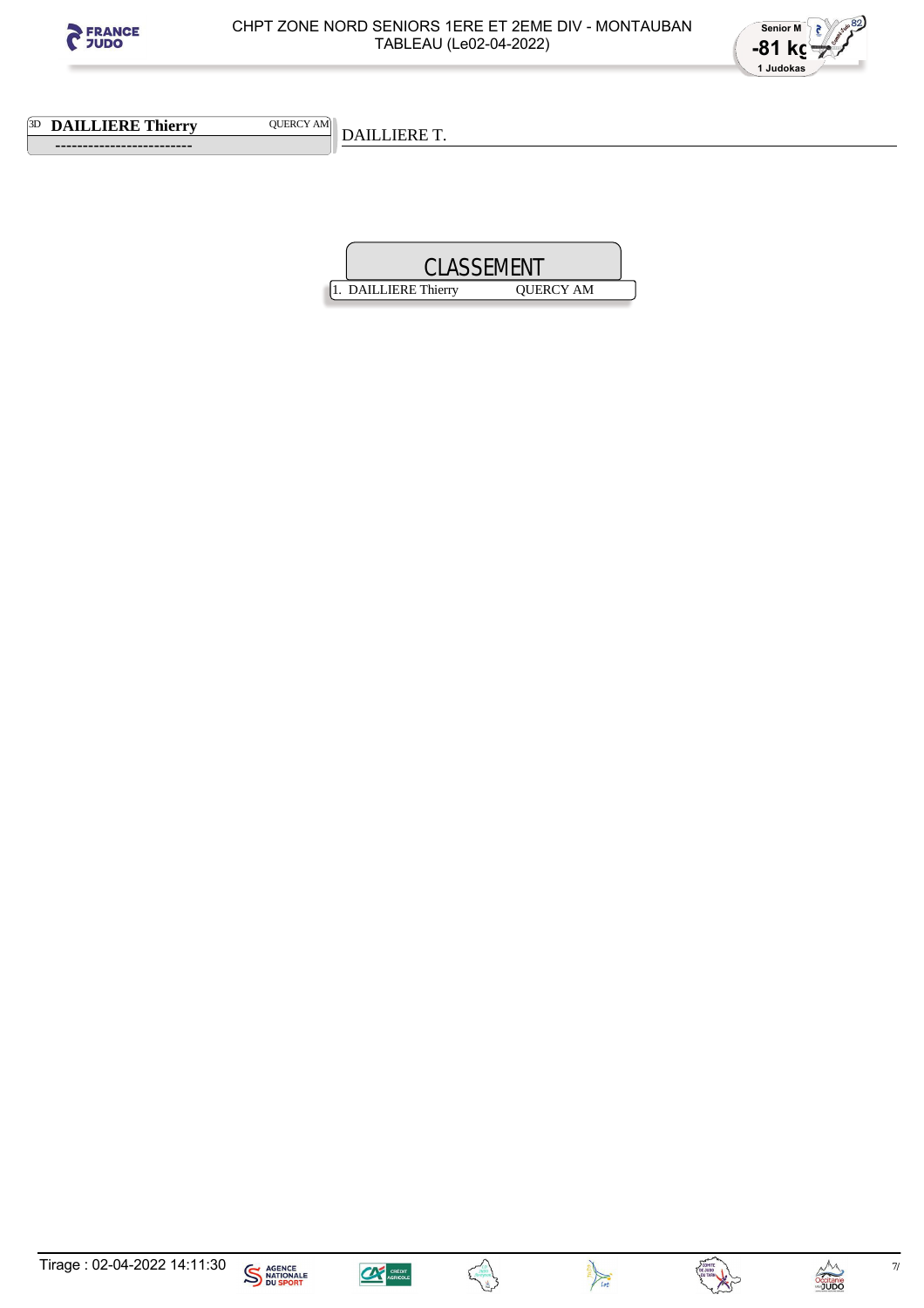



CM **CIUCA Giovanni** JUDO CLUB CAVAL

 **-------------------------** 

CIUCA G.

|                   | <b>CLASSEMENT</b> |  |
|-------------------|-------------------|--|
| 1. CIUCA Giovanni | JUDO CLUB CAVAL   |  |